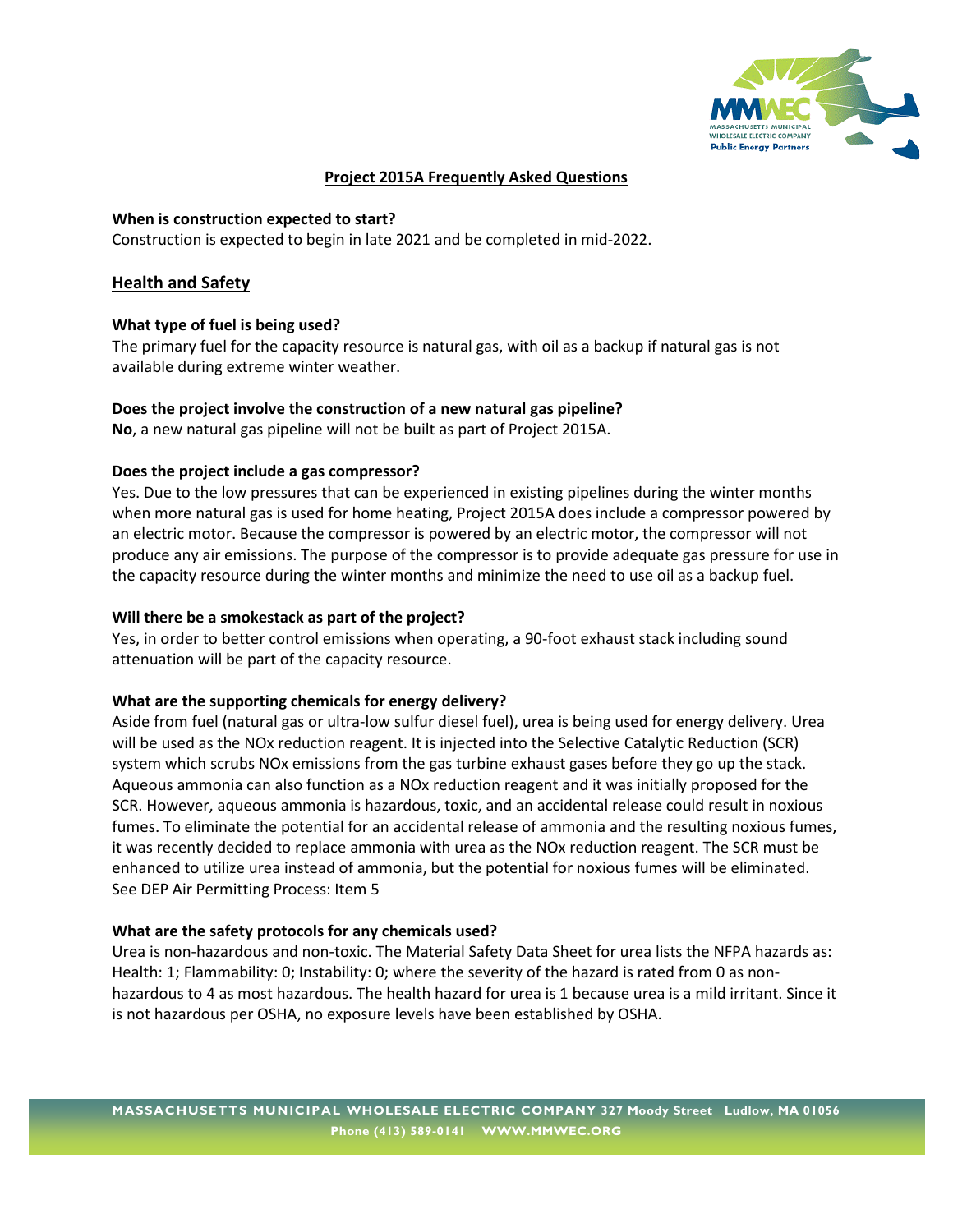#### **What is the potential for noxious fumes?**

The project will use urea instead of ammonia as mentioned in the previous answer. With urea there is no potential for noxious fumes.

#### **What are the wetlands concerns?**

Project 2015A is not in a wetland, but is near a wetland and the edge of the wetland-associated 100-foot buffer zone is at the corner of the site. A wetlands analysis was complete and it was determined that the project does not have to file a Notice of Intent because, MA DEP regulation (310 CMR 10.02(2) (b) (1) (k)) states that the "installation of new equipment within an existing electric or gas facilities when such equipment is contained entirely within the developed/disturbed existing fenced yard" is exempt from that requirement.

#### **What do studies say about noise and traffic, and what does the town allow for traffic?**

MA DEP air pollution control regulations include sound as an "air containment." MA DEP required sound modeling for the simultaneous operation of the two existing Peabody units and the new Project 2015A unit. The MA DEP regulations for sound require that the impact from any new source of sound be limited to a sound increase of 10 decibels above the ambient sound level measured during the quietest period of the day. A comprehensive sound analysis was completed that involved measuring background sound and projecting sound increases at eight locations; five locations in Peabody and three locations in Danvers. The modeling resulted in the identification of a method to go above and beyond the sound requirements of the MA DEP sound regulations. With the installation of additional sound attenuation baffles in the exiting Peabody Unit 2 (the loudest generator at the site), the largest sound increase at the closest of the eight locations (in Peabody) would be less than 7 decibels above ambient instead of 10 decibels as required by MA DEP regulations. The largest sound increase at the closest residential location in Danvers would be 3 decibels above ambient instead of the required 10 decibel limit. To achieve this, it has been determined that the additional sound attenuations baffles will be installed in the existing Peabody Unit 2. See DEP Air Permitting Process: Items 6, 17

The City of Peabody normally limits construction activities to daytime hours during weekdays and Saturdays. The construction activities associated with the project are planned to stay within those limitations.

#### **What are the protocols for potential water contamination?**

Small amounts of waste water will be created on an occasional basis and collected in an on-site holding tank. The tank will be pumped out periodically and the waste water disposed of in accordance with all applicable regulations.

#### **What is being done to monitor the health impacts on the community?**

Pre-commercial operation date air modeling has been conducted in strict accordance with all MA DEP regulations. With all three units running, the modeling indicates that all emissions levels, including those within the Environmental Justice areas, are below the federal and state ambient air quality standards, which are established to ensure public health and welfare. This will be confirmed and monitored after the commercial operation date with an initial compliance stack test which will measure actual emissions. The stack test will conform to all EPA testing protocols and will be overseen by the MA DEP. Follow up compliance stack tests will be conducted annually thereafter. Additionally, the MA DEP has determined that Project 2015A is a Non-Major Source since the maximum potential emissions from the Project are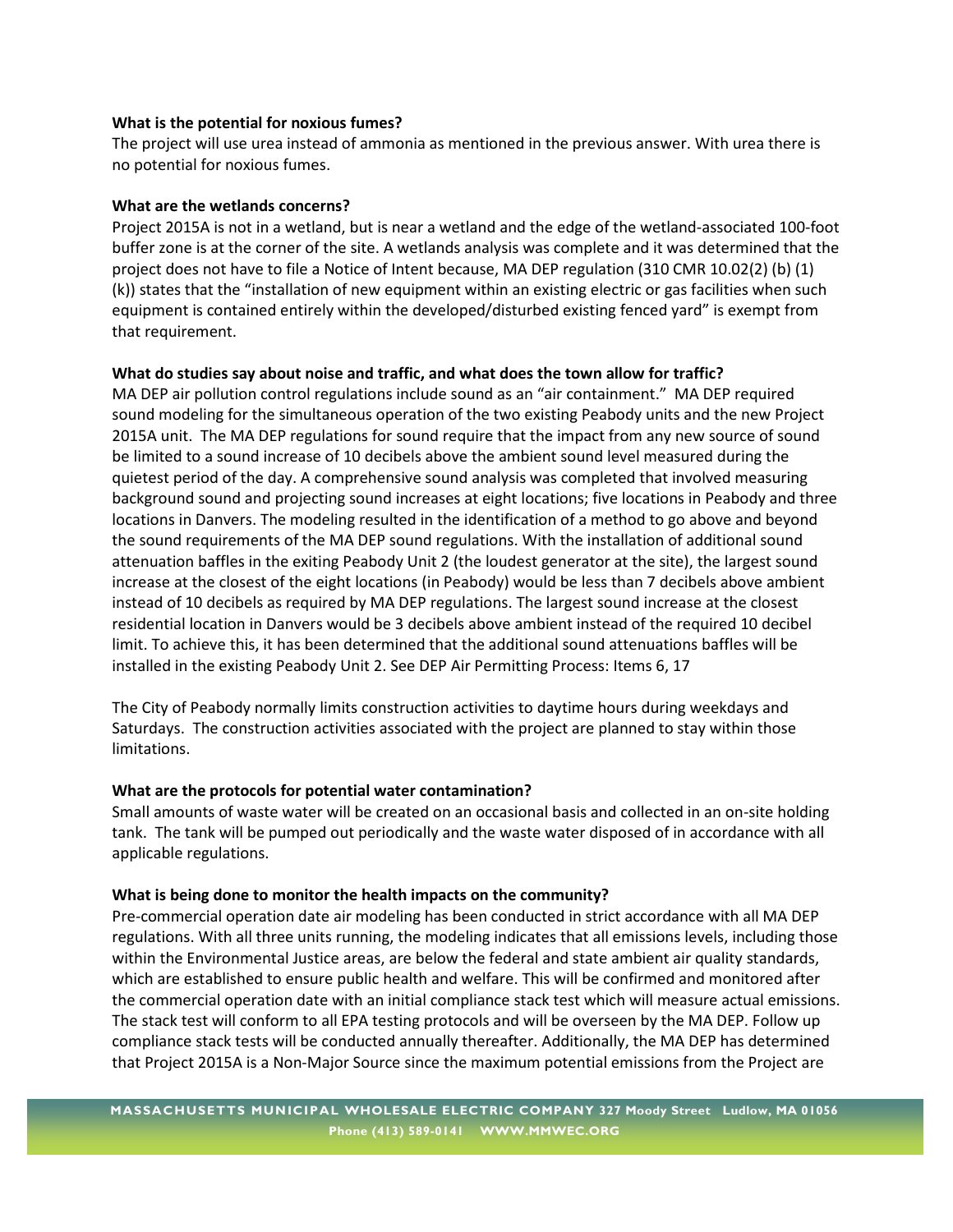well below the thresholds that would categorize the Project as a Major Source. See DEP Air Permitting Process: Items 1, 2, 3, 4, 8, and 14

#### **Was an environmental impact report done?**

The Massachusetts Environmental Policy Act (MEPA) requires an environmental notification form (ENF) be submitted if the output of an electrical energy facility is 25 megawatts (MW) or greater. In addition to the ENF, a mandatory environmental impact report (EIR) is required if the output of an energy facility is 100 MW or greater, or if the emissions rate for CO2e is 100,000 tpy or greater. Since the project has a nameplate rating of 60 MW, an ENF was required. An ENF was properly submitted and the ENF process was comprehensive, complete, and included a public site visit / consultation session. Even though the attributes of the Project were under the thresholds that trigger a mandatory EIR, the MA Executive Office of Energy and Environmental Affairs (EEA) could have required an EIR if a need was identified during the ENF review process. From the ENF review process, the EEA determined that an EIR was not required. See MEPA Review Process Requirements

# **Has a Health Impact Assessment been done?**

The Health Impact Assessment process was established by the Federal Centers for Disease Control and Prevention (CDC) and applied to federal actions. Project 2015A is not a federal action but, its health impact was thoroughly assessed through the MA DEP air permitting process. The air modeling conducted during the air permitting process assessed the worst-case scenario; the cumulative air contaminant impact of the Project, all other off-site interactive sources of air emissions, and ambient air contaminant concentrations. The worst-case scenario resulted in all emissions falling below the federal and state air quality standards which were developed to ensure public health and welfare. Additionally, even though the MA DEP categorized Project 2015A as a Non-Major source, it required that all aspects of air contamination be assessed. This would not normally be done for a Non-Major source but, because Project 2015A is an electrical generation unit, the MA DEP required that the air permitting process go above and beyond what would normally be applied to a Non-Major source and all aspects of air contamination be assessed. See DEP Air Permitting Process: Items 1, 2, 3, 4, 6, 7, 8, 12, 13, 14, and 17

# **How much emissions will result from this project?**

It is estimated the capacity resource will emit 7,085 tons of CO2 per year. As an efficient, new turbine, this level is much lower than the emissions rate of resources with which it will directly compete in New England's wholesale electric markets. The capacity resource's emissions rate is **lower** than **94 percent** of fossil fueled peaking plants in New England. That means when the capacity resource is generating energy, it will be displacing a higher level of emissions (for the number of megawatt hours generated) from more polluting resources.

# **What thresholds would be different if this was built as an add-on to the two existing stations instead of making it a separate plant?**

The emissions limitations on the new unit would still be based on the Best Available Technologies, and the limitations for the new unit would not change. For air emissions including noise, modeling is based on all three units (two existing and Project 2015A) running simultaneously. Whether Project 2015A was an add-on or separate, cumulative analyses would have been conducted with all three units operating simultaneously. See Air Permitting Process: Items 3, 6, 7, and 17

#### **How would hydrogen safety concerns be addressed?**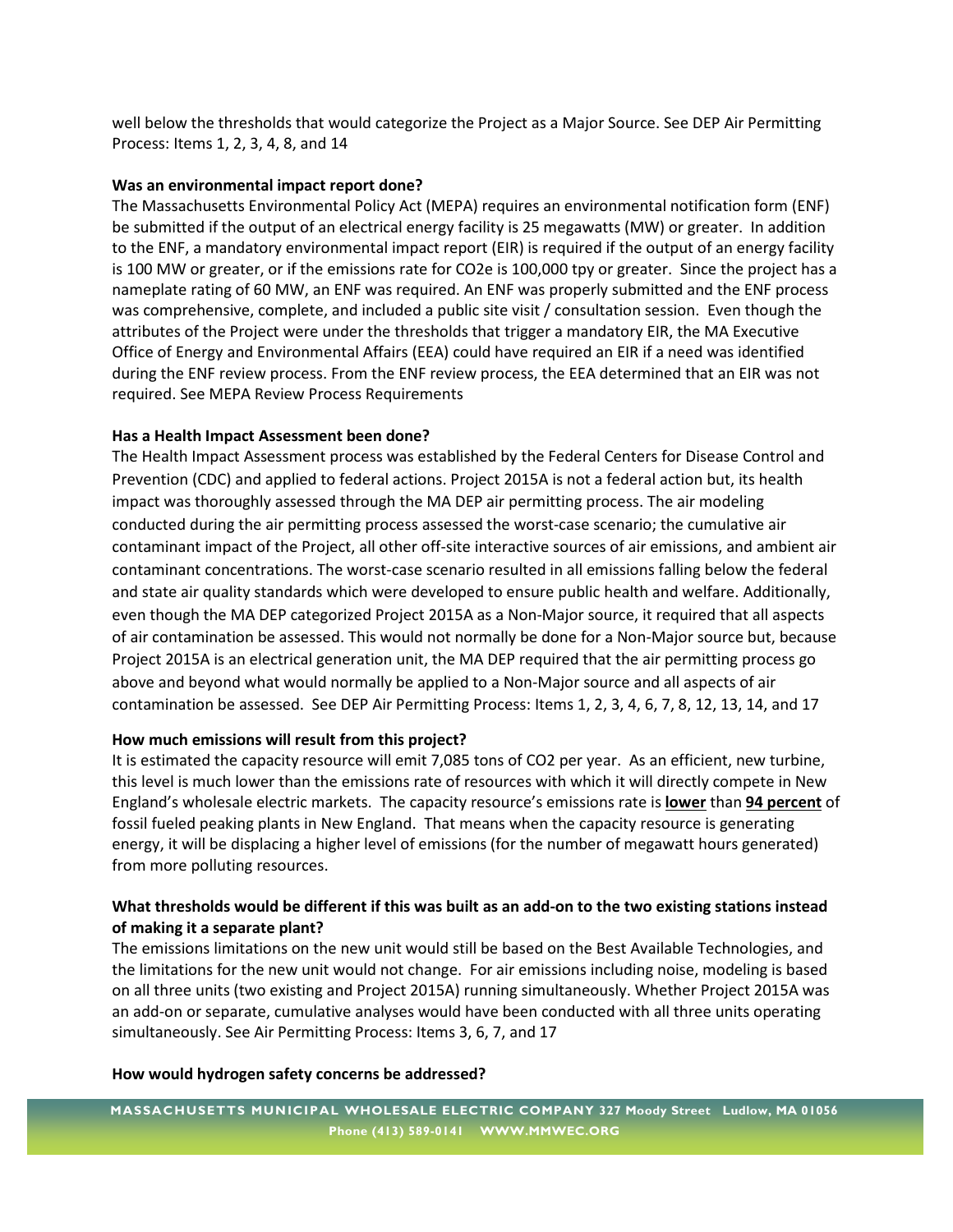Hydrogen has been safely used for generator cooling in large power plants in Massachusetts and elsewhere for decades. Fire departments with hydrogen facilities within their jurisdictions have guidelines and procedures for handling hydrogen fires. The MA Department of Fire Services provides guidance to local Fire Department for dealing with hydrogen emergencies. Hydrogen safety protocols and procedures will be established through the involvement of the MA Department of Fire Services, NFPA Codes, the Peabody Fire Department, the hydrogen supplier, and the Insurance carrier.

# **How will it be guaranteed that hydrogen used is produced in a green way?**

Through the procurement process, MMWEC will require the hydrogen supplier to guarantee that the hydrogen is produced without any carbon footprint, and is therefore "green hydrogen."

# **Project Operations and Financials**

# **How often will the project run?**

As a capacity resource, not an energy resource, it is expected to run approximately 239 hours per year, or 2.72% of the time. It will run only when called upon by ISO New England during times of system stress or high energy usage. When the capacity resource does run, it will run mostly in the summer on natural gas, as New England's peak days occur during the summer.

# **How do we know how many hours it will run?**

The forecast of 239 annual operating hours was based on the actual historical annual operating hours of the existing Peabody generating units. The historical annual operating hours have been significantly decreasing with a total of 74 actual operating hours occurring during the 2020 calendar year. Twohundred-thirty-nine hours is the average over the last six years. It is conservatively anticipated that the actual hours will increase over the 74 actual hours that occurred in 2020 and approach the annual average of 239 over time.

# **If the project will only run 239 hours per year, why is the permit for 1,250 hours?**

When applying for an air permit, it is typical to conservatively apply for the maximum number of hours the MA DEP will allow. The MA DEP permitted a maximum annual operating limit of 1250 hours; limited to 1000 hours on natural gas and 250 hours on ultra-low sulfur diesel fuel. However, with the MA DEP greenhouse gas initiatives, all Massachusetts electrical units will be ratcheted down annually due to MA DEP regulation 310 CMR 7.74, which reduces the aggregate greenhouse gas emissions from all Massachusetts electrical units on an annual basis. The aggregate CO2e emissions from all Massachusetts electrical units will be lowered each year; from the year 2020 to the year 2050 with a total reduction of 80% of the 2020 emissions level.

# **How many hours will it run in the future as time goes on?**

While it is difficult to predict actual hour amounts of dispatch in future years, especially decades into the future, trends can be identified. The expectation is that Project 2015A's annual hours of dispatch will be in the range of the current forecast of 239 hours with market forces expected to put downward pressure on the Project 2015A's dispatch by ISO New England over the next two decades. MMWEC expects two primary drivers in the market will limit the Project 2015A's dispatch hours especially in the second half of the Project 2015A's expected useful life of 30 years. The first drivers is current Massachusetts emission allotments under 310 CMR 7.74. This is a mechanism that caps emissions from power plants in Massachusetts. 310 CMR 7.74 established an auction system where power plants can purchases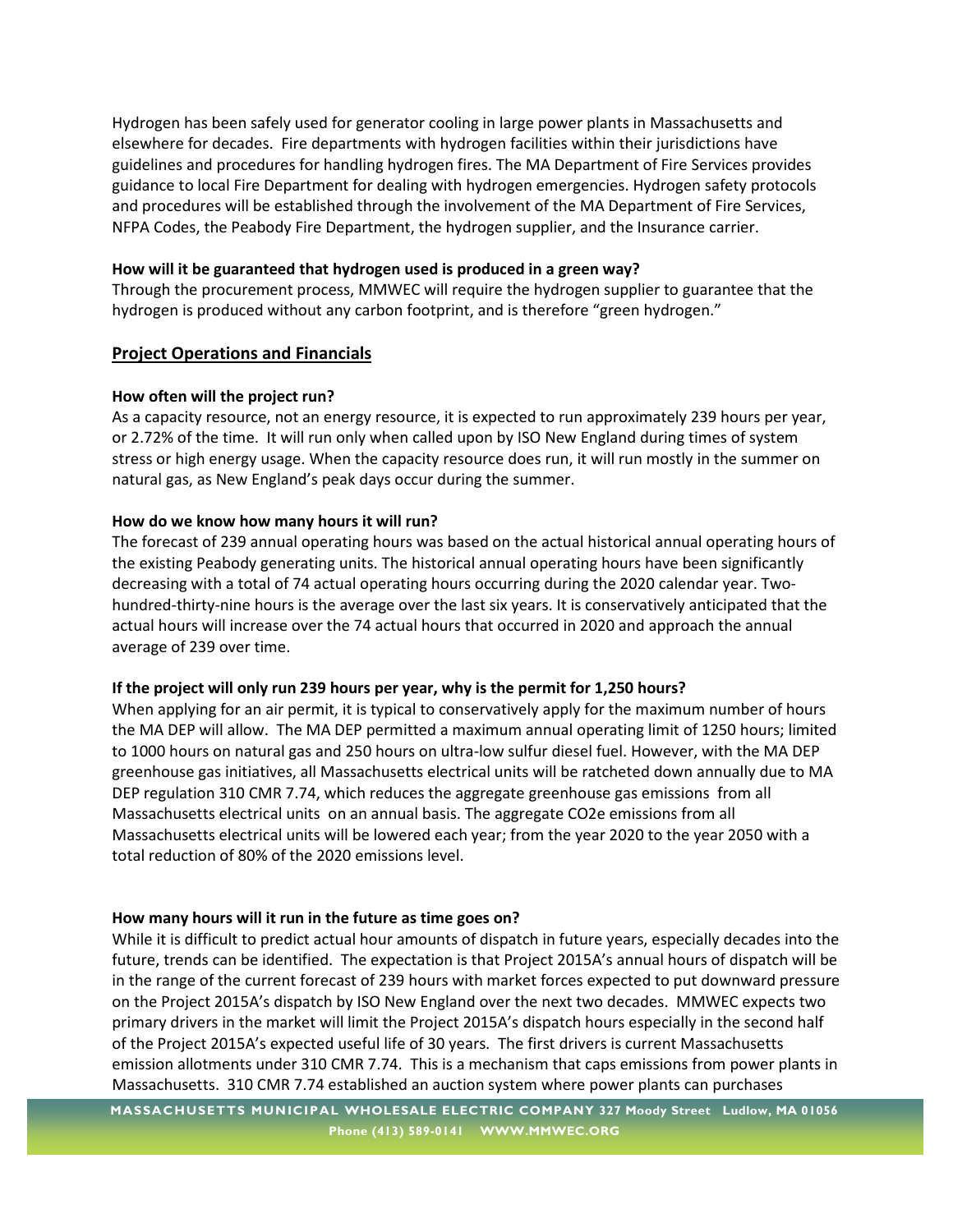emission allowances. By design, the law reduces the amount of allowances that can be purchased in the auction. This will increase the price of the allowances which will raise the Project 2015A's cost to operate limiting its dispatch by ISO New England to material reliability events. The second driver of expected long term lower dispatch by ISO New England is the growth of utility scale battery storage resources which will be used as a short term balancing resource to accommodate intermittent renewable energy resources. With more utility scale batteries providing short term balancing services it reserves Project 2015A to provide for the longer but less frequent system reliability needs that the batteries can't provide. The result is that these two market drivers are expected to reduce the Project 2015A's dispatch hours over the long term.

# **What is the output of this project? 55 MW or 60?**

All gas turbine electrical outputs vary with ambient temperatures – lower during hot summer temperatures and higher during cold winter temperatures. This is due to the colder air being denser than warmer air thus increasing the mass flow through the gas turbine and increasing its power output during colder temperatures. The unit's nameplate capacity is 60 MW, which is based on standard conditions with an ambient temperature of 59 degrees Fahrenheit. Gas turbine units are always bid less than their nameplate rating in the capacity market because a unit's capacity supply obligation is based on its summer rating. Project 2015A will not be able to generate 60 MW on a hot 90+ degree summer day when a peak is likely to occur. It will be closer to 55 MW. On a 59 degree day, however, it will be able meet its nameplate rating and generate 60 MW.

# **Who will be operating this plant day to day?**

This is a peaking reserve unit and will not operate on a day-to-day basis. The unit will be managed by MMWEC and dispatched by the ISO-NE. It will be dispatched as a reserve unit, only during a system emergency. Upon dispatch, MMWEC will remotely start the unit from its Ludlow, MA location.

#### **Why don't we just build more renewable resources?**

Due to the intermittent nature of renewable energy resources, capacity resources such as 2015A will be necessary to meet Participant capacity requirements and to be available for New England system reliability. In order to incorporate more renewable energy resources such as wind and solar, there will a need for efficient capacity resources such as 2015A. Renewable energy resources provide very little capacity values, with capacity values of wind and solar between 0-34% of their nameplate energy ratings. In contrast, the Project 2015A capacity resource will be rated for 100% of its megawatts (MWs). Therefore, in order to achieve the equivalent capacity value as Project 2015A through renewable energy resources, renewable energy resources with MW ratings of several hundreds to thousands of megawatts would need to be procured. On the other hand, the Project 2015A capacity resource helps the light departments maintain and expand a power portfolio with a diversified mix of energy resources including additional renewable energy resources that together will help get us to net zero emissions by 2050.

# **Will this type of project be needed years from now?**

As more and more renewable energy sources come into the market, there will be a need for capacity resources such as Project 2015A (see answer to previous question). The Commonwealth's Interim Climate Plan for 2030 and Decarbonization Roadmap, released in December 2020, both make several references to the need for "reliability resources" and "gas fired thermal resources."

#### **Are operations of PMLP's existing units trending up or down?**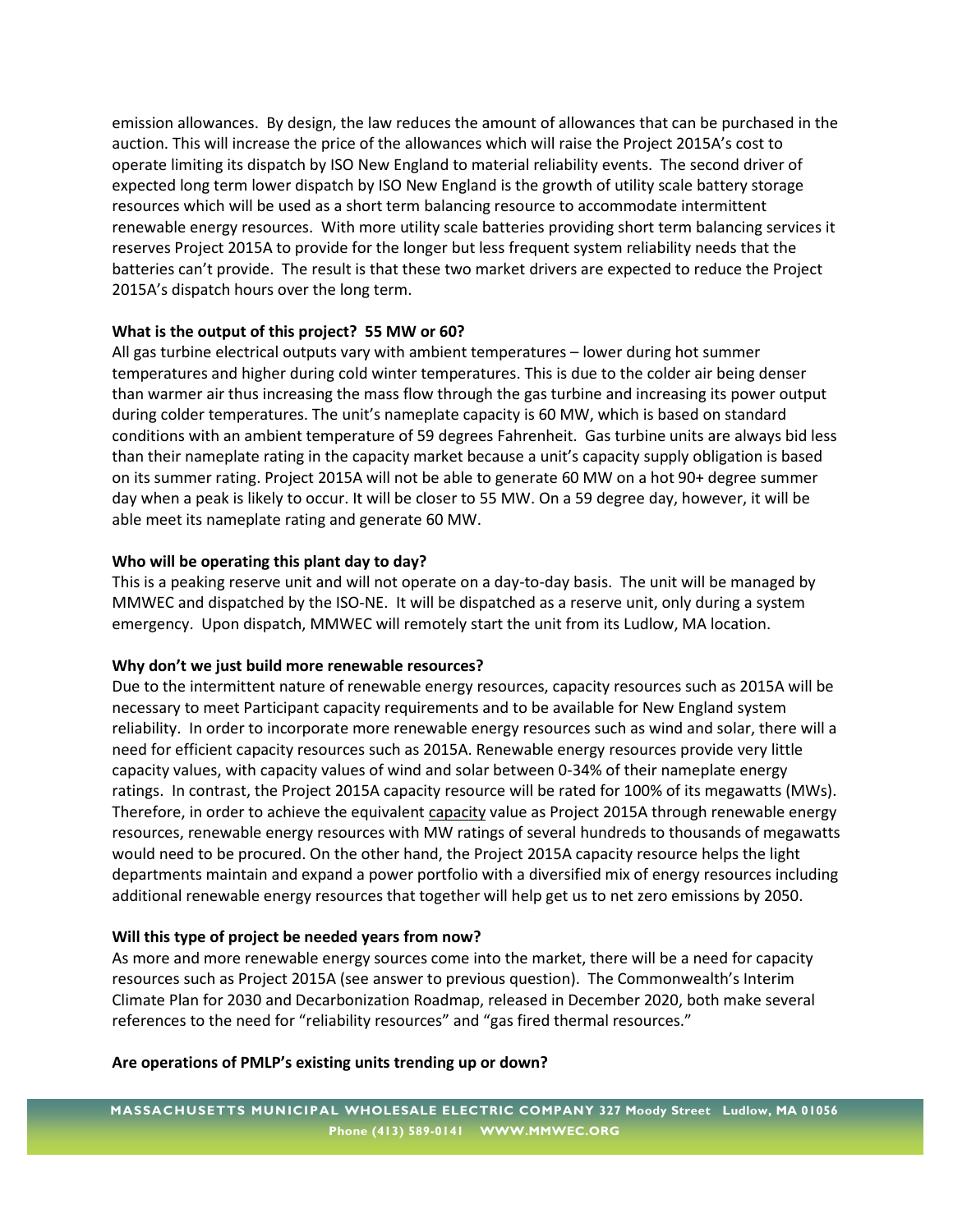The operation of the existing Peabody units is trending down. The US Energy Information Administration website posts annual operations and emissions data for Massachusetts (and all US generators) generators.

#### **How much funding is necessary for the project?**

In accordance with the requirements of MMWEC's statute, MMWEC has filed a petition with the Department of Public Utilities seeking authority to finance and refinance the cost of the project. The petition seeks a total of \$170 million in authority comprised of: - \$85 million, (including contingencies), in authority as the Initial Issuance, the proceeds of which will be used to fund the project; and \$85 million in authority to refund and refinance the Initial Issuance when interest rates warrant refunding so as to lower the cost to the light department.

#### **For how many years will the light department make payments on the project?**

Currently, it is estimated that the light department will be making debt service payments on the project through 2050. However, that may change with Refunding Bonds.

# **Does the cost still make sense with current market pricing? Will the revenue the light department receives offset the cost?**

Project 2015A is a capacity resource designed to provide a stable cost of capacity for the light department's capacity needs and purchases in ISO New England. Because it will have a fixed price, the capacity resource is a hedge against volatile capacity prices in the New England markets. In addition, current forecasts of capacity prices indicate the project's stable capacity price will reduce capacity costs over the expected 30-year life of the debt. During the very limited times when the project generates electricity for system reliability needs, the light department's cost of electricity will be reduced as a result of participating in Project 2015A.

#### **Permitting and Notifications**

#### **Who was notified, and when?**

The following offices/agencies were notified of the filing of the Environmental Notification Form (ENF) for "MMWEC Simple Cycle Gas Turbine Project" and its publication in the Environmental Monitor. They were notified no more than 30 days prior to and before its publication on September 7, 2016. A public site visit and consultation session for the project was held September 21, 2016. A final decision from the MA Executive Office of Energy and Environmental Affairs that the ENF satisfies all state environmental requirements and does not require an Environmental Impact Report (EIR) was issued on October 7, 2016.

The Environmental Notification Form was sent to: Secretary of Energy and Environmental Affairs, MassDEP Commissioner, MassDEP Northeast Regional Office MEPA Coordinator, MassDEP Northeast Regional Office Division of Air Quality Control, MA Department of Transportation Public/Private Development Unit and District 4 Office MEPA Coordinator, MA Historical Commission, Coastal Zone Management Project Review Coordinator, Division of Marine Fisheries (North Shore) Environmental Reviewer, MA Department of Safety/State Fire Marshal, MA Water Resources Authority MEPA Coordinator, Metropolitan Area Planning Council North Shore Task Force.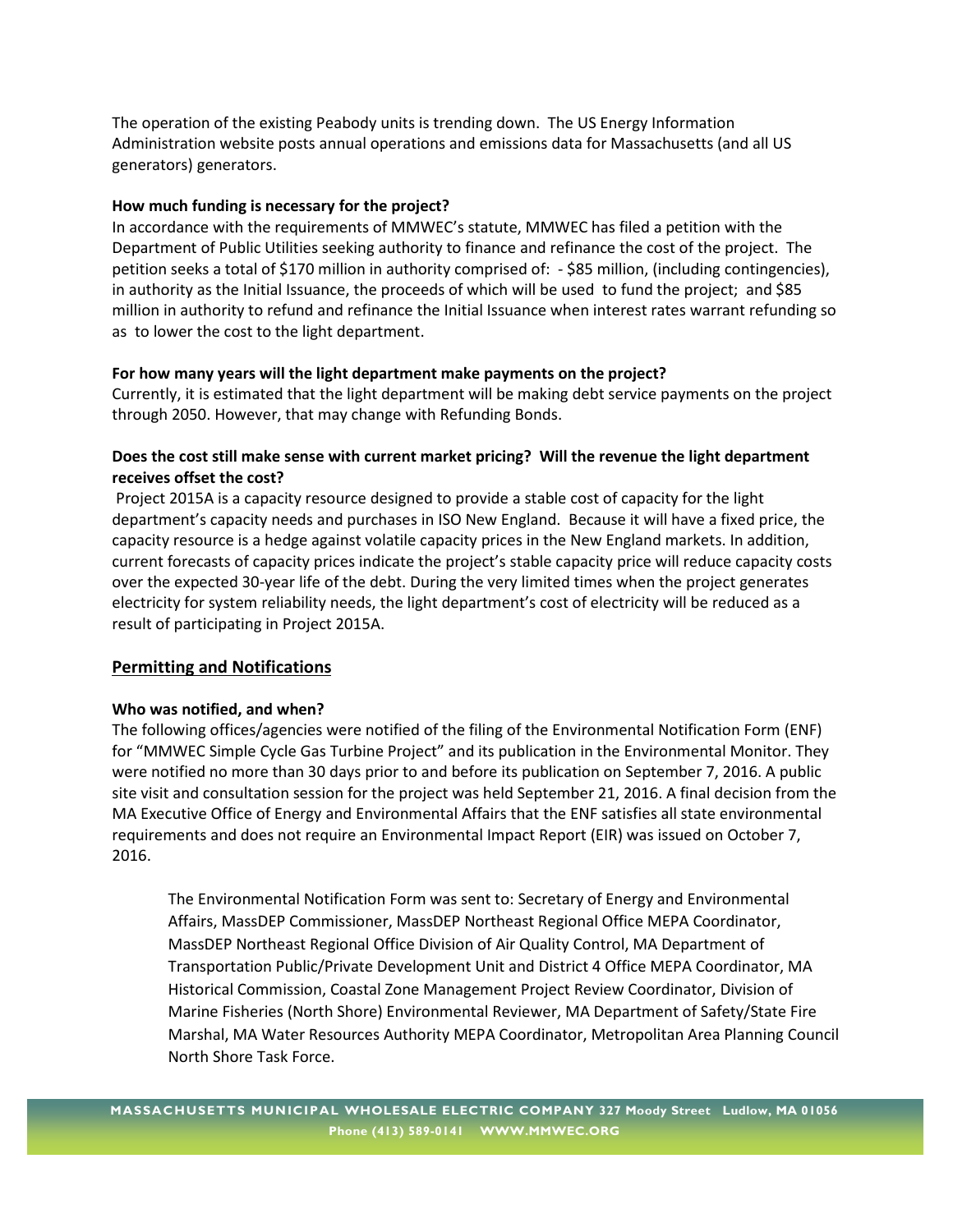Also: City of Peabody Mayor; City of Peabody City Council; City of Peabody Department of Community Development and Planning; City of Peabody Conservation Commission; City of Peabody Health Department.

A public notice that the ENF was filed was also included in the Weekly News newspaper on September 1, 2016. The notice referenced the "MMWEC Simple Cycle Gas Turbine Project," explained the process and provided information on how to submit comments or be notified about further information about the project, a site visit, or consultation session.

See notice below:

**Commonwealth of Massachusetts Executive Office of Energy and Environmental Affairs MEPA Office** 

#### PUBLIC NOTICE OF ENVRINMENTAL REVIEW

PROJECT: MMWC Simple Cycle Gas Turbine Project LOCATION: 56-R Pulaski Road, Peabody, Massachusetts 01960 PROPONENT: Massachusetts Municipal Wholesale Electric Company (MMWEC)

The undersigned is submitting an Environmental Notification Form ("ENF") to the Secretary of Energy and Environmental Affairs on or before August 31, 2016.

This will initiate review of the above project pursuant to the Massachusetts Environmental Policy Act ("MEPA", M.G.L. c. 30, s.s. 61-621). Copies of the ENF may be obtained from:

Tetra Tech, Inc. Jackie Bruce 2 Lan Drive, Suite 210, Westford, Massachusetts 01886 (978) 212-3284

#### Copies of the ENF are also being sent to the Conservation Commission and Planning Board of the City of Peabody where they can be inspected.

The Secretary of Energy and Environmental Affairs will publish notice of the ENF in the Environmental Monitor, will receive public comments on the project for 20 days, and will then decide, within ten days, if an Environmental Impact Report is needed. A Site visit and consultation session on the project may also be scheduled. All persons wishing to comment on the project, or to be notified of a site visit or consultation session, should write to the Secretary of Energy and Environmental Affairs, 100 Cambridge St., Suite 900, Boston, Massachusetts 02114, Attention: MEPA Office, referencing the above project

By, Jaqueline G. Bruce (Proponent)

Weekly News September 1, 2016

#### **Who owns the land/permitting required?**

The land on which the generating unit is to be located is owned by the City of Peabody, pursuant to the exercise of the City's eminent domain authority in 1971. Pursuant to the City's Order of Taking, the site is to be used for the purposes of constructing, maintaining and operating electrical generating power facilities with control over the land vested in the Peabody Municipal Light Plant. Pursuant to various federal, Commonwealth and City of Peabody rules and regulations and the national standards required to be applied to the construction of the unit, MMWEC does not believe any additional permits are required. There would have been permits required to remove an oil tank and erect a new oil tank, but MMWEC and the PMLP agreed to share existing facilities thereby negating the need for a new 200,000 gallon oil tank and related permits.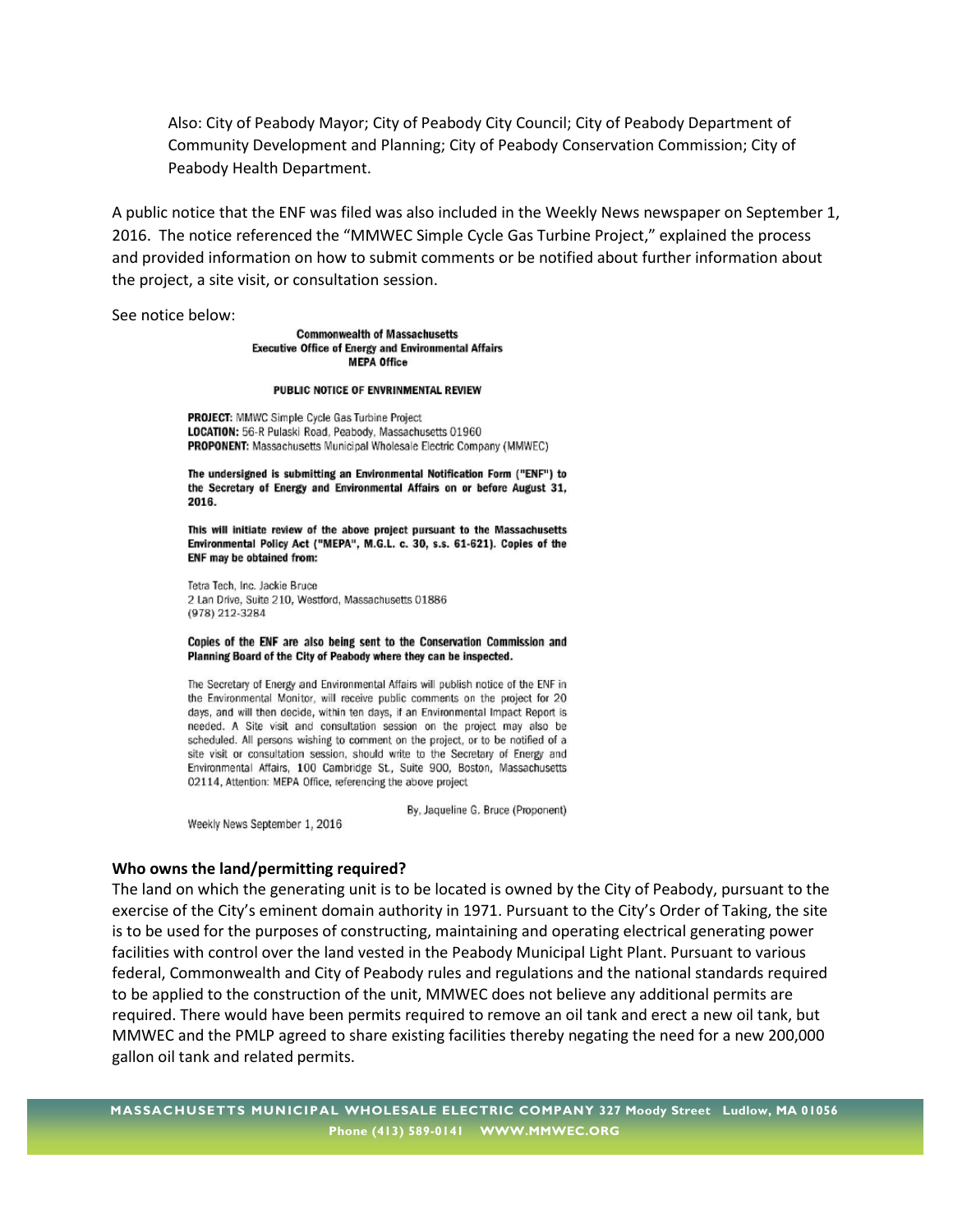# **Alternative Technologies Considered**

#### **Are batteries a viable alternative to this project?**

MMWEC has reached out to five utility scale battery manufacturers and developers to review updated battery technologies and their applicability to the Peabody site in delivering the desired capacity hedge that Project 2015A is designed to provide. A battery producing similar capacity will not fit on the Peabody site. MMWEC continued with an analysis to compare a battery installation to Project 2015A assuming the site was large enough to accommodate a similar sized utility scale battery. The analysis concludes that Project 2015A would provide capacity at a cost of \$4.28 per kw-month for a 30 year period. A similar sized battery would produce capacity at a cost of \$9.24 per kw-month for a 15 year period. While battery costs have declined over the past few years ,the degradation characteristics of batteries lead to a shorter useful life and output reduction compared to a simple cycled turbine. In addition, the shorter maximum dispatch periods of the battery prevents this asset from prudently participating in the Forward Reserve Market, eliminating an important revenue stream. This engineering difference between the two technologies is the key determining factor that drives the comparison outcome. The summary results are presented below:

| <b>Capacity Hedge Analysis</b>           |   |                  |                   | <b>Battery</b>                  |    |                  |                   |
|------------------------------------------|---|------------------|-------------------|---------------------------------|----|------------------|-------------------|
| <b>Revised Pro Forma</b><br>Per Kw month |   |                  |                   | Pro Forma                       |    | Per Kw month     |                   |
| <b>Fixed Costs</b>                       |   | 7.05             |                   | <b>Fixed Costs</b>              |    | 9.93             |                   |
| Forward Reserve Revenue                  | S | (2.08)           |                   | Forward Reserve Revenue         |    | n/a              |                   |
| Shortage Event Revenue                   |   | (0.63)           |                   | Shortage Event Revenue          | Ś  | (0.63)           |                   |
| Ancillary Services (VAR)                 |   | (0.05)           |                   | Ancillary Services (VAR)        | s  | (0.05)           |                   |
| <b>Substitute Capacity Cost</b>          |   | 4.28             |                   | <b>Substitute Capacity Cost</b> | s  | 9.24             |                   |
| <b>Energy Margin</b>                     |   | (1.55)           |                   | <b>Energy Margin</b>            |    | (1.55)           |                   |
| <b>Net Break-Even</b>                    |   | 2.73             |                   | <b>Net Break-Even</b>           | \$ | 7.69             |                   |
|                                          |   |                  |                   |                                 |    |                  |                   |
| Revised Pro Forma 2021                   |   | Life of Project* |                   | Battery                         |    | Life of Project* |                   |
| <b>Operating Expenses</b>                |   | 139.529.107      | 7.05 per kw month | <b>Operating Expenses</b>       |    | 99.958.701       | 9.93 per kw month |
| Forward Reserve Revenue                  |   | 41.156.570       | 2.08 per kw month | Forward Reserve Revenue         |    | n/a              | 0.00 per kw month |
| Ancillary Services (VAR)                 |   | 982,184          | 0.05 per kw month | Ancillary Services (VAR)        |    | 499,557          | 0.05 per kw month |
|                                          |   | $12.5$ $12.7$    |                   |                                 |    | 5.222.02         |                   |

# **MMWEC Project 2015A - A Long Term Capacity Hedge**

Shortage Event Revenue 0.63 per kw month 12,549,706 0.63 per kw month Shortage Event Revenue 6,383,009 Energy Margin (net) Energy Margin (net) 30.690.101 1.55 per kw month 15.609.543 1.55 per kw month

Order of Magnitude Comparison of Gas Turbine v Battery Delivering Substitute Capacity Cost  $\blacksquare$ 

An Order of Magnitude Comparison of an Equivalently Sized Battery to Current 2015A Configuration. This Comparison is based on Incorrect Assumptions as the current 2015A Site Cannot Host A Battery Due To Size of Property Shortage Event Revenue, VAR and Energy Margin Have Been Kept The Same For Comparison Purposes

| <b>Key Assumptions:</b>    |                 |
|----------------------------|-----------------|
| *Construction Costs:       | \$75,000,000.00 |
| Interest:                  | \$12,559,191.00 |
| <b>Operating Expenses:</b> | \$12,399,510.00 |
|                            | \$99.958.701.00 |

\*does not include utility infrastrcuture upgardes

# **Is it possible for MMWEC to purchase capacity from the Salem plant?**

The Salem cleared the capacity market in FCA #7 in 2013 and was paid \$14.99 per kW-month for Capacity. This capacity payment was locked in for 7 years. While MMWEC doesn't have in depth insight into the Salem Plant's strategy, capacity from the Salem Plant wouldn't be eligible to be sold until 2024. While it is theoretically conceivable MMWEC could purchase capacity from the Salem Plant in the